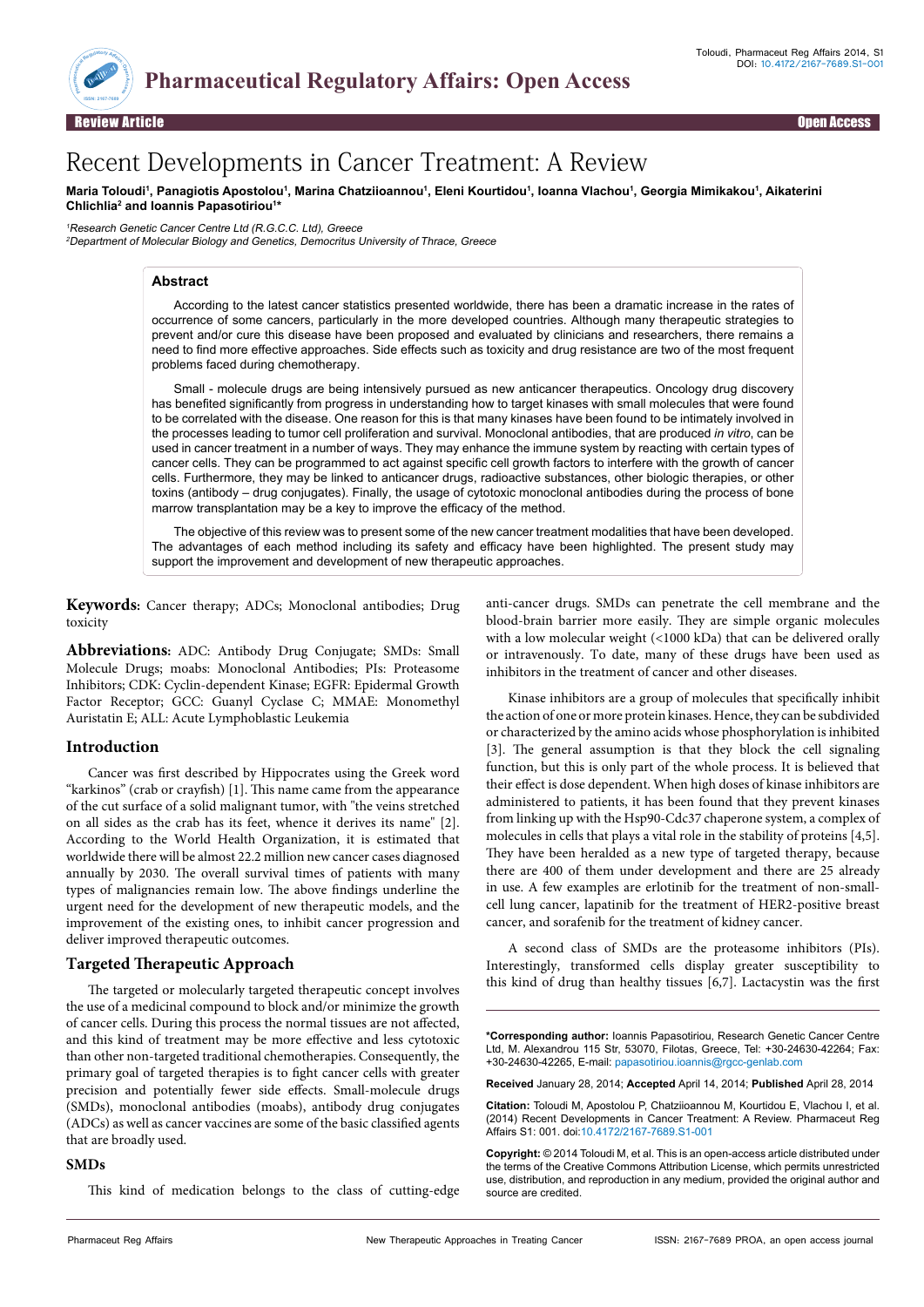non-peptidic PIs. As SMDs have been proven to be more effective in multiple myeloma than other cancer patients, many of them have been introduced into clinical practice; as monotherapy or in combination with other already established compounds (carfilzomib, marizomib, and MLN9708) [8].

The urgent need for new targeted anticancer drugs has led to the development of an additional type of inhibitor known as cyclindependent kinase (CDK) inhibitors [9]. They function by arresting cells in the G1 phase of the cell cycle. Palbociclib is a US Food and Drug Administration (FDA)-approved investigational new drug, which is an oral and selective inhibitor of CDK 4 and 6. CDK 4 and 6 are two closely related kinases that enable tumor cell progression during the G1 and S phases of the cell cycle. Many broad-range CDK inhibitors such as flavopiridol and olomoucine, as well as specific CDK inhibitors such as fascaplysin, ryuvidine, and purvalanol A) are under investigation in clinical trials [10].

Generally, this type of molecule that can inhibit multiple targets simultaneously, including cell receptors or signal transduction pathway proteins, has been found to be less specific than therapeutic monoclonal antibodies. Consequently, the use of some of these molecules can lead to a higher risk of toxicity and gastrointestinal symptoms. Indeed, it has been shown that molecular-targeted therapies which are used in combination with conventional cytotoxic chemotherapy or moabs achieve improved outcomes [11].

### **Moabs**

Because of their epitope-specific interactions, moabs still remain one of the most promising treatment strategies for cancer. They have the ability to target specific antigens such as hematopoietic differentiation antigens, extracellular matrix antigens, glycoproteins from solid tumors, molecules required for growth and differentiation, angiogenic inhibitors, and glycolipids and carbohydrates [12,13].

In accordance with their basic characteristics, moabs simply recognize the cancer cells and make them visible to the immune system. Ofatumumab (HuMax-CD20), a fully human B-cell-depleting agent, is a moab that was developed against the CD20 protein, which is primarily found on the surface of immune system B cells. Rituximab (Mabthera) used for the treatment of non-Hodgkin's lymphoma and alemtuzumab (MabCampath) are also compounds that belong to the same category [14-16].

Another group of moabs stimulate an anticancer immune response by binding to receptors on the surface of immune cells, and inhibiting signals that prevent them from attacking the cancer cells. Panitumumab (IgG2) and cetuximab (IgG1) are a type of moab that target the epidermal growth factor receptor (EGFR), although they differ in their isotype and thus in their mechanism of action. They may also trigger apoptosis and activate the immune system to destroy tumor cells [17,18].

Many interesting clinical aspects of moabs are discussed in this review. Thousands of compounds have already been approved by the US FDA, and many others are in clinical trials. Over the last few decades, a new generation of monoclonal-based drugs has been developed using Fc part modifications and phage display methods, as well as Epstein-Barr virus transformation procedures [19,20]. Despite the advantages offered by these drugs as mentioned above, patients still experience side effects that include flu-like symptoms, severe allergic reactions, organ damage (usually involving the heart, lungs, kidneys, liver, or brain), and others. Furthermore, their average affinity is generally lower than that of polyclonal antibodies. Concerning their specificity, moabs directed

against conformational epitopes on native proteins may lose reactivity with antigens that have been minimally perturbed. Thus, they may sometimes display unexpected cross reactions with unrelated antigens.

Recently, researchers have discovered a unique monoclonal antibody that may effectively penetrate cancer cells, a key goal for these important anticancer agents, because most proteins that are associated with cancer are located inside the cell [21].

## **ADCs**

The ADCs that are also called immunoconjugates belong to the moab family. The difference between moabs and ADCs is that the ADC molecule consists of an antibody that is linked with a small compound such as a plant or bacterial toxin, a chemotherapy drug, or a radioactive molecule. The mechanism of action is based on the fact that the moab drives the toxin into the cancer cell where it will manifest its cytotoxic activity. In fact, the process is more complex. When the ADC travels into the circulation, the linker that conjugates the moab with the toxin must be stable in order not to be damaged. However, the moab must have the ability to bind specifically to the target and be internalized by the cell to facilitate improved drug release (in an active form). Finally, the high efficacy of the ADC against the selected target is because of its toxicity [22]. 90Y-ibritumomab tiuxetan, which is an FDA-approved ADC, targets the CD20 antigen to deliver radioactive yttrium-90 to B-cell non-Hodgkin lymphoma cells. Another ADC is 131I-tositumomab, which targets the CD20 antigen to deliver radioactive iodine-131 to non-Hodgkin lymphoma cells. MLN0264 is an experimental ADC designed to selectively deliver a highly potent cytotoxic payload to tumors that express guanyl cyclase C (GCC). MLN0264 consists of the highly toxic agent monomethyl auristatin E (MMAE) attached to an antibody that recognizes GCC via a cleavable linker [23].

In the case of ADCs, there are some disadvantages that still have to be overcome. For ADCs to be used in cancer treatment, the tumor needs to be tested for the expression of the target antigen. In addition, the payload of the ADC may become toxic as a result of premature release. Additionally, as was mentioned above, toxicity may be produced as a consequence of non-specific binding to healthy tissues and heterogeneous solid tumors [24].

### **Cancer treatment vaccines**

Cancer treatment vaccines belong to the family of biological response modifiers. They are categorized as preventive (or prophylactic) vaccines and treatment (or therapeutic) vaccines. In the field of cancer, therapeutic vaccines are used that are either designed to treat cancers that have already developed or to prevent the disease.

With regard to the immune system's mode of action, it is capable of both specific and non-specific responses against tumor cells. For a cancer vaccine to be successful, it must have the ability to stimulate the immune system to act primarily in a tumor-specific fashion. In this mode, it would present tumor antigens to immune cells and activate CD4 (also known as helper T cells) and CD8 T cells (also known as cytotoxic or killer T cells). CD8 T cells when activated directly kill tumor cells [25], while CD4 T cells are indirectly activated by dendritic cells and macrophages [26] to produce messengers (cytokines) that boost CD8 (killer) T-cell activity [27,28].

A variety of candidate cancer vaccines have shown promise in early (phase I and II) clinical studies. These vaccines are directed against renal cell carcinoma, melanoma, colon, breast, and prostate cancer, as well as blood (hematological) cancer. Almost all of them have progressed to phase III clinical studies. Sipuleucel-T (APC8015, trade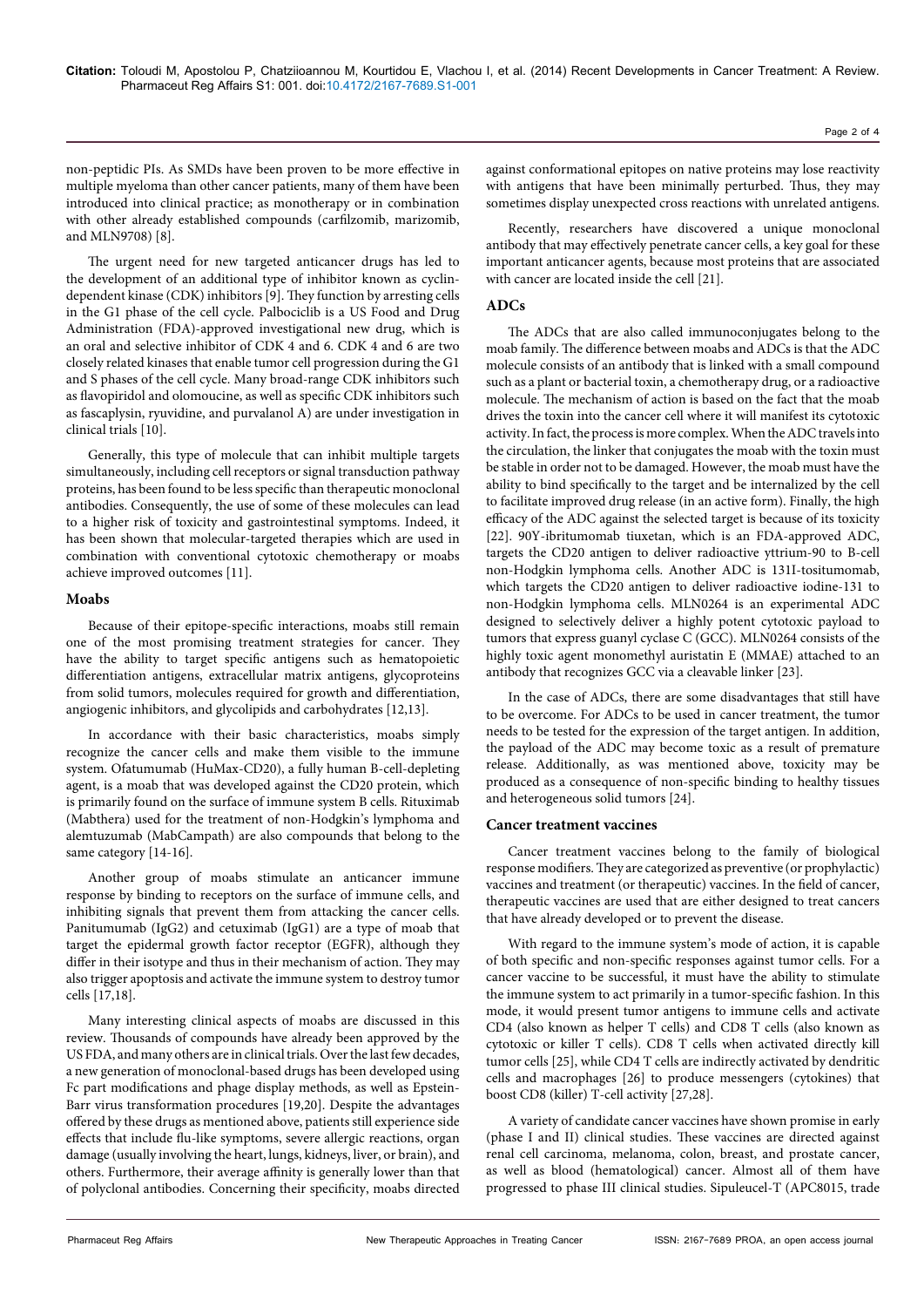Page 3 of 4

name Provenge) is the first FDA-approved therapeutic cancer vaccine for prostate cancer. This is a dendritic cell vaccine; other types of cancer vaccine that are being studied are tumor cell vaccines, antigen vaccines, and DNA and vector-based vaccines [29,30].

At this time point it has to be mentioned that this type of immunotherapy has systemic and local effects. Recent studies have shown that vaccination with embryonic stem cells may generate effective antitumor immunity against ovarian cancer [31]. Because whole cells are used for the preparation of vaccines, a greater proportion of intracellular molecules are combined with a smaller proportion of cell surface-associated molecules, thereby reducing the concentration of cancer cell-specific antigens recognized for vaccine production. Therefore, cancer cells used for the development of cancer treatment vaccines contain a high proportion of targets that may not be cancer cell specific, and an enrichment of cell surface material is needed to improve their effectiveness [32].

### **Other Recent Treatments**

The development of nanopolymer drug delivery systems is another type of treatment for cancer. Liposomal and lipid-based products have entered the mainstream as sustained-release drug delivery systems. Marqibo (Talon) with the generic name vincristine sulfate is used for the treatment of patients with acute lymphoblastic leukemia (ALL); Myocet (Cephalon), a liposome – encapsulated form of doxorubicin ,is used for the treatment of breast cancer. These are two examples of the many FDA-approved drugs in this category [33,34]. Additionally, treatment methods that include combinations of therapeutic models already in use, have been investigated.

#### **Conclusions**

Among the most common cancer therapies such as chemotherapy, radiation therapy and surgery, the above mentioned treatment approaches are tools to prognose, diagnose, or treat cancer. The outcome of some of them are product which are in development or have been licensed by the FDA to be used in clinical practise. In conclusion, although such new generation of cancer treatment is associated with several adverse effects, such as acneiform rash, cardiac dysfunction, thrombosis, hypertension, and proteinuria, these targeted therapies (immunophenotyping, tumor genomics) were proven to generally be better tolerated than traditional chemotherapy. They have also proven to reduce the overall survival and improve the standard of living of cancer patients.

#### **References**

- 1. [Hajdu SI \(2011\) A note from history: landmarks in history of cancer, part 1.](http://www.ncbi.nlm.nih.gov/pubmed/20960499) [Cancer 117: 1097-1102.](http://www.ncbi.nlm.nih.gov/pubmed/20960499)
- 2. [Salaverry O \(2013\) Cancer etymology and its historical curious course. Rev](http://www.ncbi.nlm.nih.gov/pubmed/23612828) [Peru Med Exp Salud Publica 30: 137-141.](http://www.ncbi.nlm.nih.gov/pubmed/23612828)
- 3. [Zhang J, Yang PL, Gray NS \(2009\) Targeting cancer with small molecule](http://www.nature.com/nrc/journal/v9/n1/abs/nrc2559.html) [kinase inhibitors. Nat Rev Cancer 9: 28-39.](http://www.nature.com/nrc/journal/v9/n1/abs/nrc2559.html)
- 4. [Polier S, Samant RS, Clarke PA, Workman P, Prodromou C, et al. \(2013\) ATP](http://www.ncbi.nlm.nih.gov/pubmed/23502424)[competitive inhibitors block protein kinase recruitment to the Hsp90-Cdc37](http://www.ncbi.nlm.nih.gov/pubmed/23502424) [system. Nat Chem Biol 9: 307-312.](http://www.ncbi.nlm.nih.gov/pubmed/23502424)
- 5. [Vaughan CK, Mollapour M, Smith JR, Truman A, Hu B, et al. \(2008\) Hsp90](http://www.ncbi.nlm.nih.gov/pmc/articles/PMC2568865/) [dependent activation of protein kinases is regulated by chaperone-targeted](http://www.ncbi.nlm.nih.gov/pmc/articles/PMC2568865/) [dephosphorylation of Cdc37. Mol Cell 31: 886-895.](http://www.ncbi.nlm.nih.gov/pmc/articles/PMC2568865/)
- 6. [Voorhees PM, Orlowski RZ \(2006\) The proteasome and proteasome inhibitors](http://www.ncbi.nlm.nih.gov/pubmed/16402903) [in cancer therapy. Annu Rev Pharmacol Toxicol 46: 189-213.](http://www.ncbi.nlm.nih.gov/pubmed/16402903)
- 7. [Voorhees PM, Dees EC, O'Neil B, Orlowski RZ \(2003\) The proteasome as a](http://clincancerres.aacrjournals.org/content/9/17/6316.full.pdf) [target for cancer therapy. Clin Cancer Res 9: 6316-6325.](http://clincancerres.aacrjournals.org/content/9/17/6316.full.pdf)
- 8. [Moreau P, Richardson PG, Cavo M, Orlowski RZ, San Miguel JF, et al. \(2012\)](http://bloodjournal.hematologylibrary.org/content/120/5/947.long)  [Proteasome inhibitors in multiple myeloma: 10 years later. Blood 120: 947-959.](http://bloodjournal.hematologylibrary.org/content/120/5/947.long)
- 9. [Krystof V, Uldrijan S \(2010\) Cyclin-dependent kinase inhibitors as anticancer](http://www.ncbi.nlm.nih.gov/pubmed/20210754)  [drugs. Curr Drug Targets 11: 291-302.](http://www.ncbi.nlm.nih.gov/pubmed/20210754)
- 10. [Cicenas J, Valius M \(2011\) The CDK inhibitors in cancer research and therapy.](http://www.academia.edu/900506/The_CDK_inhibitors_in_cancer_research_and_therapy)  [J Cancer Res Clin Oncol 137: 1409-1418.](http://www.academia.edu/900506/The_CDK_inhibitors_in_cancer_research_and_therapy)
- 11. [Widakowich C, de Castro G, Jr, de Azambuja E, Dinh P, Awada A \(2007\)](http://www.ncbi.nlm.nih.gov/pubmed/18165622)  [Review: side effects of approved molecular targeted therapies in solid cancers.](http://www.ncbi.nlm.nih.gov/pubmed/18165622)  [Oncologist 12:1443-1455.](http://www.ncbi.nlm.nih.gov/pubmed/18165622)
- 12. [Silacci M, Brack SS, Spath N, Buck A, Hillinger S, et al. \(2006\) Human](http://www.ncbi.nlm.nih.gov/pubmed/16928692)  [monoclonal antibodies to domain C of tenascin-C selectively target solid tumors](http://www.ncbi.nlm.nih.gov/pubmed/16928692)  [in vivo. Protein Eng Des Sel 19: 471-478.](http://www.ncbi.nlm.nih.gov/pubmed/16928692) [http://www.ncbi.nlm.nih.gov/entrez/](http://www.ncbi.nlm.nih.gov/entrez/query.fcgi?cmd=Retrieve&db=PubMed&dopt=Citation&list_uids=16928692) [query.fcgi?cmd=Retrieve&db=PubMed&dopt=Citation&list\\_uids=16928692](http://www.ncbi.nlm.nih.gov/entrez/query.fcgi?cmd=Retrieve&db=PubMed&dopt=Citation&list_uids=16928692)
- 13. [Murakami H, Doi T, Yamamoto N, Watanabe J, Boku N, et al. \(2012\) Phase](http://www.ncbi.nlm.nih.gov/pubmed/22810805)  [1 study of ganitumab \(AMG 479\), a fully human monoclonal antibody against](http://www.ncbi.nlm.nih.gov/pubmed/22810805)  [the insulin-like growth factor receptor type I \(IGF1R\), in Japanese patients with](http://www.ncbi.nlm.nih.gov/pubmed/22810805)  [advanced solid tumors. Cancer Chemother Pharmacol 70: 407-414.](http://www.ncbi.nlm.nih.gov/pubmed/22810805)
- 14. [Jain P, O'Brien S \(2013\) Anti-CD20 monoclonal antibodies in chronic](http://www.ncbi.nlm.nih.gov/pubmed/23256681)  [lymphocytic leukemia. Expert Opin Biol Ther 13: 169-182.](http://www.ncbi.nlm.nih.gov/pubmed/23256681)
- 15. [Golay J, Da Roit F, Bologna L, Ferrara C, Leusen JH, et al. \(2013\)](http://www.ncbi.nlm.nih.gov/pubmed/24106207)  [Glycoengineered CD20 antibody obinutuzumab activates neutrophils and](http://www.ncbi.nlm.nih.gov/pubmed/24106207)  [mediates phagocytosis through CD16B more efficiently than rituximab. Blood](http://www.ncbi.nlm.nih.gov/pubmed/24106207)  [122: 3482-3491.](http://www.ncbi.nlm.nih.gov/pubmed/24106207)
- 16. [Bhutani D, Vaishampayan UN \(2013\) Monoclonal antibodies in oncology](http://www.ncbi.nlm.nih.gov/pubmed/23286740)  [therapeutics: present and future indications. Expert Opin Biol Ther 13: 269-282.](http://www.ncbi.nlm.nih.gov/pubmed/23286740)
- 17. [Park NJ, Wang X, Diaz A, Goos-Root DM, Bock C, et al. \(2013\) Measurement](http://www.plosone.org/article/info%3Adoi%2F10.1371%2Fjournal.pone.0071703)  [of cetuximab and panitumumab-unbound serum EGFR extracellular domain](http://www.plosone.org/article/info%3Adoi%2F10.1371%2Fjournal.pone.0071703)  [using an assay based on slow off-rate modified aptamer \(SOMAmer\) reagents.](http://www.plosone.org/article/info%3Adoi%2F10.1371%2Fjournal.pone.0071703)  [PLoS One 8.](http://www.plosone.org/article/info%3Adoi%2F10.1371%2Fjournal.pone.0071703)
- 18. [Yewale C, Baradia D, Vhora I, Patil S, Misra A \(2013\) Epidermal growth factor](http://www.ncbi.nlm.nih.gov/pubmed/23953842)  [receptor targeting in cancer: a review of trends and strategies. Biomaterials](http://www.ncbi.nlm.nih.gov/pubmed/23953842)  [34: 8690-8707.](http://www.ncbi.nlm.nih.gov/pubmed/23953842)
- 19. [Karpas A, Dremucheva A, Czepulkowski BH \(2001\) A human myeloma cell line](http://www.ncbi.nlm.nih.gov/pubmed/11172031)  [suitable for the generation of human monoclonal antibodies. Proc Natl Acad Sci](http://www.ncbi.nlm.nih.gov/pubmed/11172031)  [U S A 98: 1799-1804.](http://www.ncbi.nlm.nih.gov/pubmed/11172031)
- 20. [Scott AM, Allison JP, Wolchok JD \(2012\) Monoclonal antibodies in cancer](http://www.ncbi.nlm.nih.gov/pmc/articles/PMC3380347/)  [therapy. Cancer Immun 12: 14.](http://www.ncbi.nlm.nih.gov/pmc/articles/PMC3380347/)
- 21. [Veomett N, Dao T, Scheinberg DA \(2013\) Therapeutic antibodies to intracellular](http://www.ncbi.nlm.nih.gov/pubmed/23991764)  [targets in cancer therapy. Expert Opin Biol Ther 13:1485-1488.](http://www.ncbi.nlm.nih.gov/pubmed/23991764)
- 22. [Ducry L, Stump B \(2010\) Antibody-drug conjugates: linking cytotoxic payloads](http://www.ncbi.nlm.nih.gov/pubmed/19769391)  [to monoclonal antibodies. Bioconjug Chem 21: 5-13.](http://www.ncbi.nlm.nih.gov/pubmed/19769391)
- 23. [\(2013\) Antibody-drug conjugate may inhibit pancreatic cancer. Cancer Discov](http://cancerdiscovery.aacrjournals.org/content/3/12/OF1.short?rss=1)  [3.](http://cancerdiscovery.aacrjournals.org/content/3/12/OF1.short?rss=1)
- 24. [Teicher BA, Chari RV \(2011\) Antibody conjugate therapeutics: challenges and](http://www.ncbi.nlm.nih.gov/pubmed/22003066)  [potential. Clin Cancer Res 17: 6389-6397.](http://www.ncbi.nlm.nih.gov/pubmed/22003066)
- 25. [Janeway CA Jr, Bottomly K \(1994\) Signals and signs for lymphocyte responses.](http://www.ncbi.nlm.nih.gov/pubmed/7904901)  [Cell 76: 275-285.](http://www.ncbi.nlm.nih.gov/pubmed/7904901)
- 26. [Grohmann U, Fioretti MC, Bianchi R, Belladonna ML, Ayroldi E, et al. \(1998\)](http://www.ncbi.nlm.nih.gov/pubmed/9419451)  [Dendritic cells, interleukin 12, and CD4+ lymphocytes in the initiation of class](http://www.ncbi.nlm.nih.gov/pubmed/9419451)  [I-restricted reactivity to a tumor/self peptide. Crit Rev Immunol 18: 87-98.](http://www.ncbi.nlm.nih.gov/pubmed/9419451)
- 27. [Seder RA, Paul WE \(1994\) Acquisition of lymphokine-producing phenotype by](http://www.ncbi.nlm.nih.gov/pubmed/7912089)  [CD4+ T cells. Annu Rev Immunol 12: 635-673.](http://www.ncbi.nlm.nih.gov/pubmed/7912089)
- 28. [Harrop R \(2013\) Cancer vaccines: identification of biomarkers predictive of](http://www.ncbi.nlm.nih.gov/pubmed/23563514)  [clinical efficacy. Hum Vaccin Immunother 9: 800-804.](http://www.ncbi.nlm.nih.gov/pubmed/23563514)
- 29. [Fiorito C, Gontero P \(2013\) Adverse events after intravesical therapy: are we](http://www.ncbi.nlm.nih.gov/pubmed/23559132)  [always ready to recognize and prevent them? Urologia 21: 27-32.](http://www.ncbi.nlm.nih.gov/pubmed/23559132)
- 30. [Zhang Z, Chen X, Chang X, Ye X, Li Y, et al. \(2013\) Vaccination with embryonic](http://www.ncbi.nlm.nih.gov/pubmed/23174760)  [stem cells generates effective antitumor immunity against ovarian cancer. Int J](http://www.ncbi.nlm.nih.gov/pubmed/23174760)  [Mol Med 31: 147-153.](http://www.ncbi.nlm.nih.gov/pubmed/23174760)
- 31. [Lokhov PG, Balashova EE \(2010\) Cellular cancer vaccines: an update on the](http://www.ncbi.nlm.nih.gov/pmc/articles/PMC3001283/)  [development of vaccines generated from cell surface antigens. J Cancer 1:](http://www.ncbi.nlm.nih.gov/pmc/articles/PMC3001283/)  [230-241.](http://www.ncbi.nlm.nih.gov/pmc/articles/PMC3001283/)
- 32. [Allen TM, Cullis PR \(2004\) Drug delivery systems: entering the mainstream.](http://www.ncbi.nlm.nih.gov/pubmed/15031496)  [Science 303: 1818-1822.](http://www.ncbi.nlm.nih.gov/pubmed/15031496)